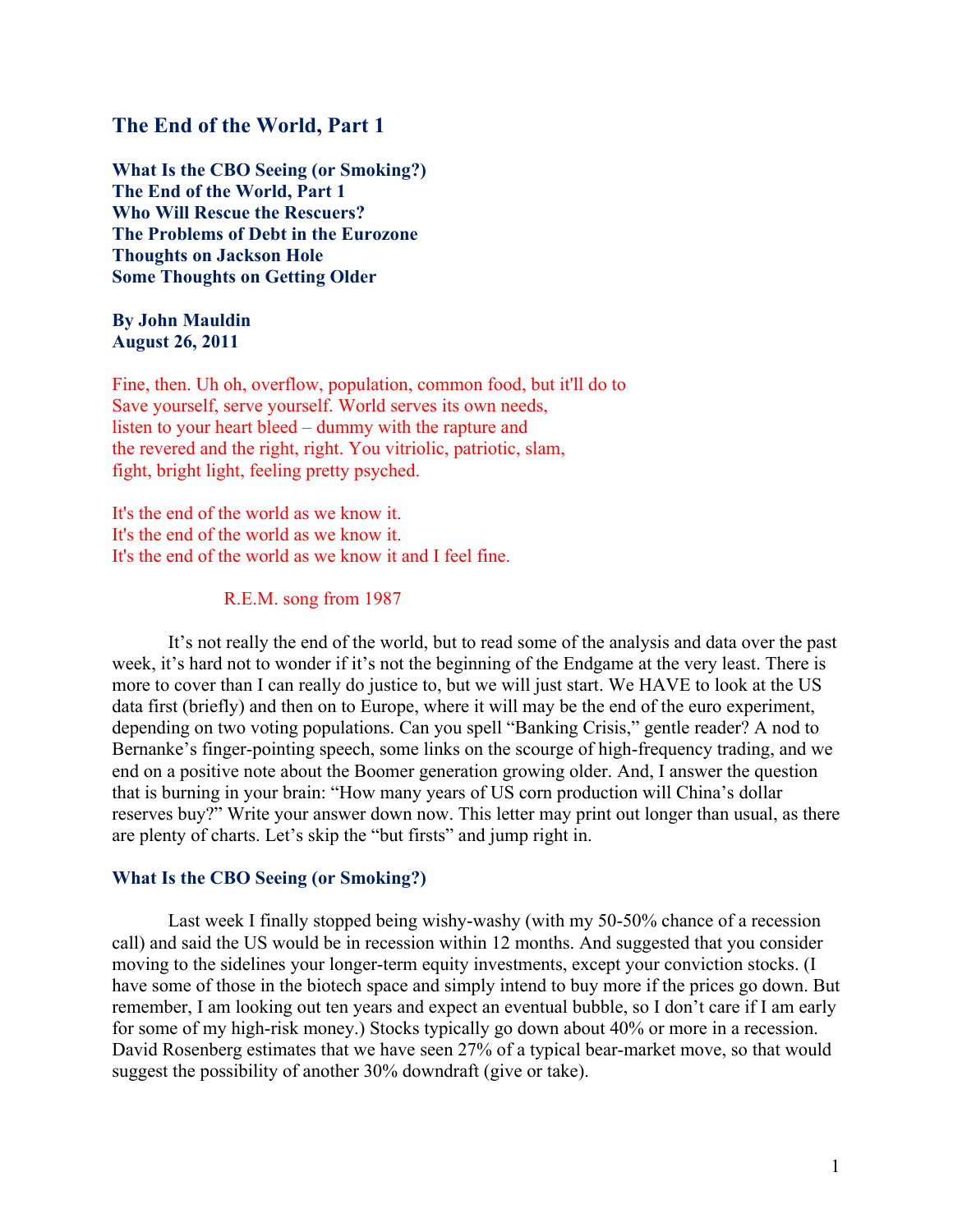None of the data this week makes me want to change my opinion on recession. Rich Yamarone (Bloomberg Chief Economist) and I traded emails as we got new data this morning, comparing notes. He does better charts than I do, so we will use his. (I hear, by the way, that he is being addressed as Lord Vader in the halls of Bloomberg. Come to think of it, his voice is rather raspy.)

As he points out, when GDP year-over-year drops by more than 2%, we have always had a recession. So with today's second-quarter revision (first revision of many) down to just 1% (technically 0.99%, but we are among friends here), where are we? At 1.5% year-over-year. Here is the chart:



The normally bullish staff at economy.com gave us this rather dismal paragraph tonight as a summary to the week:

"The last week of the summer brings a rare Northeast hurricane and a heavy load of data that will show the economy running close to stall speed. Second quarter GDP was revised down to 1%, and the slight improvement in growth we expect for this quarter assumes no new financial shocks. Upcoming indicators for August will bear the mark of steep declines in stock prices. The employment report will be the headliner; nonfarm payrolls are expected to rise just 30,000, and the unemployment rate likely will tick up 0.1 percentage point to 9.3%. We think the ISM manufacturing survey dipped into contraction territory for the first time in two years, and auto sales and consumer confidence likely also fell during the month. There will also be significant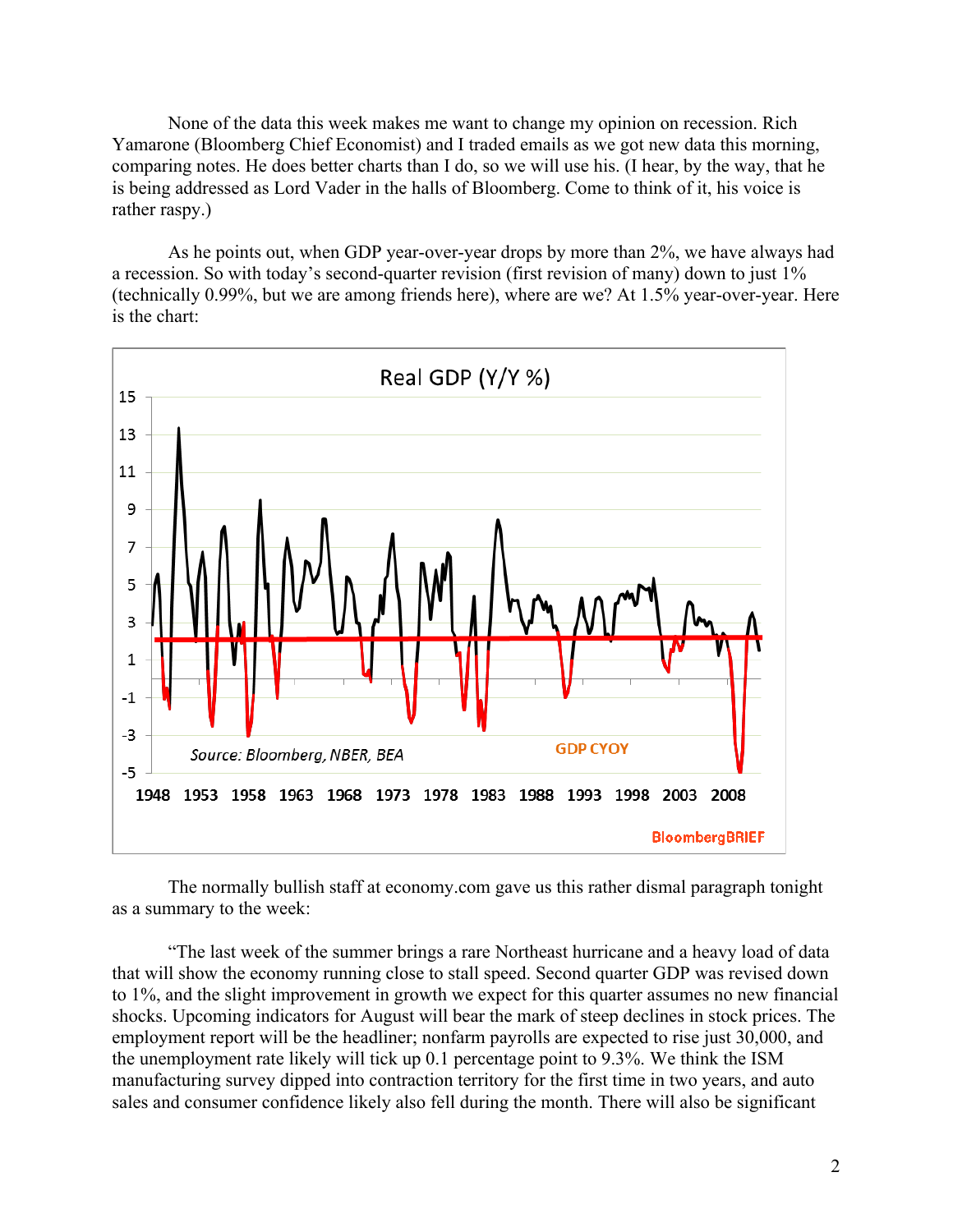interest in the minutes of the August Federal Open Market Committee meeting, especially given Chairman Ben Bernanke's omission of details regarding policy easing options in his Jackson Hole speech."

Ugh. More on the Bernank later.

The Michigan Consumer Sentiment number was just awful. It dropped 8 full points (which is huge for this index) to 55.7. The index has fallen nearly 20 points in three months. In the chart below, note the close previous correlation between sentiment and GDP. Which do you think is more likely to happen: sentiment to rise or GDP to fall?



Unemployment claims are back up over 400,000, to 417,000. If the employment gain is really just 30,000, that bodes poorly for any recovery. So, exactly how does that square with the recent Congressional Budget Office (CBO) projections? Quoting:

"CBO expects that the recovery will continue but that real (inflation-adjusted) GDP will stay well below the economy's potential—a level that corresponds to a high rate of use of labor and capital—for several years. On the basis of economic data available through early July, when the agency initially completed its economic forecast, CBO projects that real GDP will increase by 2.3 percent this year and by 2.7 percent next year. Under current law, federal tax and spending policies will impose substantial restraint on the economy in 2013, so CBO projects that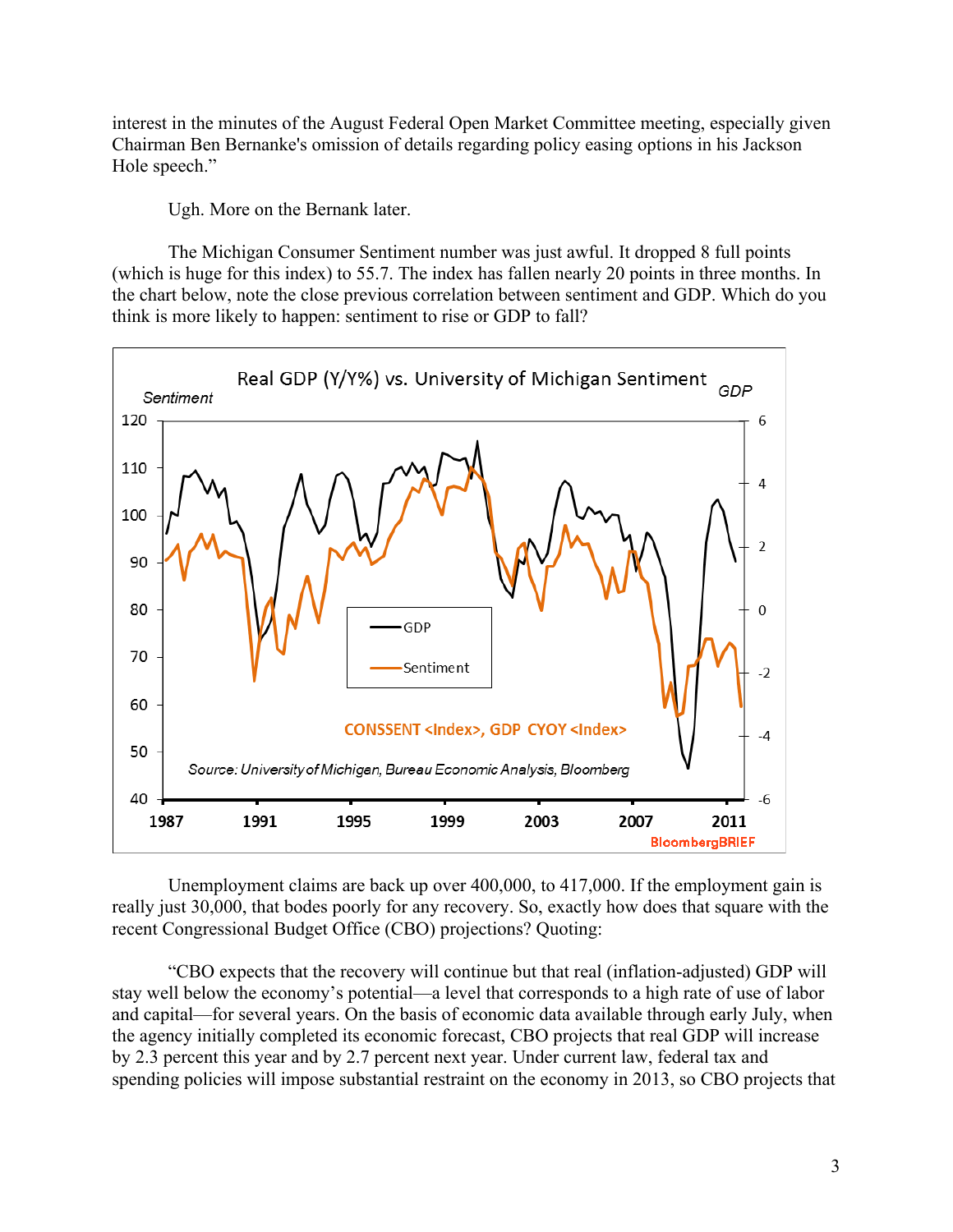economic growth will slow that year before picking up again, averaging 3.6 percent per year from 2013 through 2016."

Let me work you through the numbers. We grew at less than a total of 1.4% for the first six months of 2011. To get to 2.3% as an average for the year, we would need to grow by (back of the napkin) 3.2% for the last half of the year. We could reduce the deficit by a lot if we could sell what these guys are smoking to engender such optimism. I think demand would be strong, especially on Wall Street. (Note: these are the same people that told us in 2000 that all government debt would be gone by 2010. Just saying.)

Their projections are likely based on assumptions about recoveries from past recessions. But since 1945, all recessions have been business-cycle recessions. We are now in a deleveraging/balance-sheet/post-credit-crisis recession for which we have no modern analogs, except maybe Japan. And that hasn't turned out too well, as in, two decades of going nowhere. Yet we are applying the same methodology (massive debt and deficits along with zero interest rates) that did not work there, and will soon bring Japan to ruin.

We have a fundamentally different economic scenario than at any time for the last 66 years. Why then should we expect the same outcome? EVERY indicator (employment, GDP, ISM, sentiment, etc.) is far below its average result two years after the official end of a recession. That should speak volumes.

So why does what the CBO says mean anything? Because Congress is making projections for future deficits, based on what appear to be wildly optimistic assumptions. That means future deficits are likely to be worse than expected. If we enter recession, as I expect, then revenues will be down (as unemployment will be up and profits down) and expenses will go up. That de minimis deficit reduction currently being negotiated by the "Gang of 12" will disappear in a cloud of smoke and maze of mirrors. This will mean that more pain in the terms of future spending cuts and/or tax increases will be needed. (I know a fair number of congressional staffers read this letter. Please pay attention here – your bosses need to be given a "heads up.")

If we are in for a slow-growth, Muddle Through decade, then the deficit projections by CBO are dismally off. Get the spreadsheets. Factor in slower growth and higher unemployment and two recessions by the end of the decade (typical for the aftermath of a banking/debt crisis), and see what those deficit projections look like.

Given the large amount of data coming next week, as the month ends, I will stop here and get back to the US next week.

#### **The End of the World, Part 1**

In trying to decipher Europe it is hard to know where to start, but let's begin with some assumptions:

For the euro to survive, one of two things must happen. Either the Germans (and the Dutch and Finns and French) decide to back the concept of some sort of eurobond financing of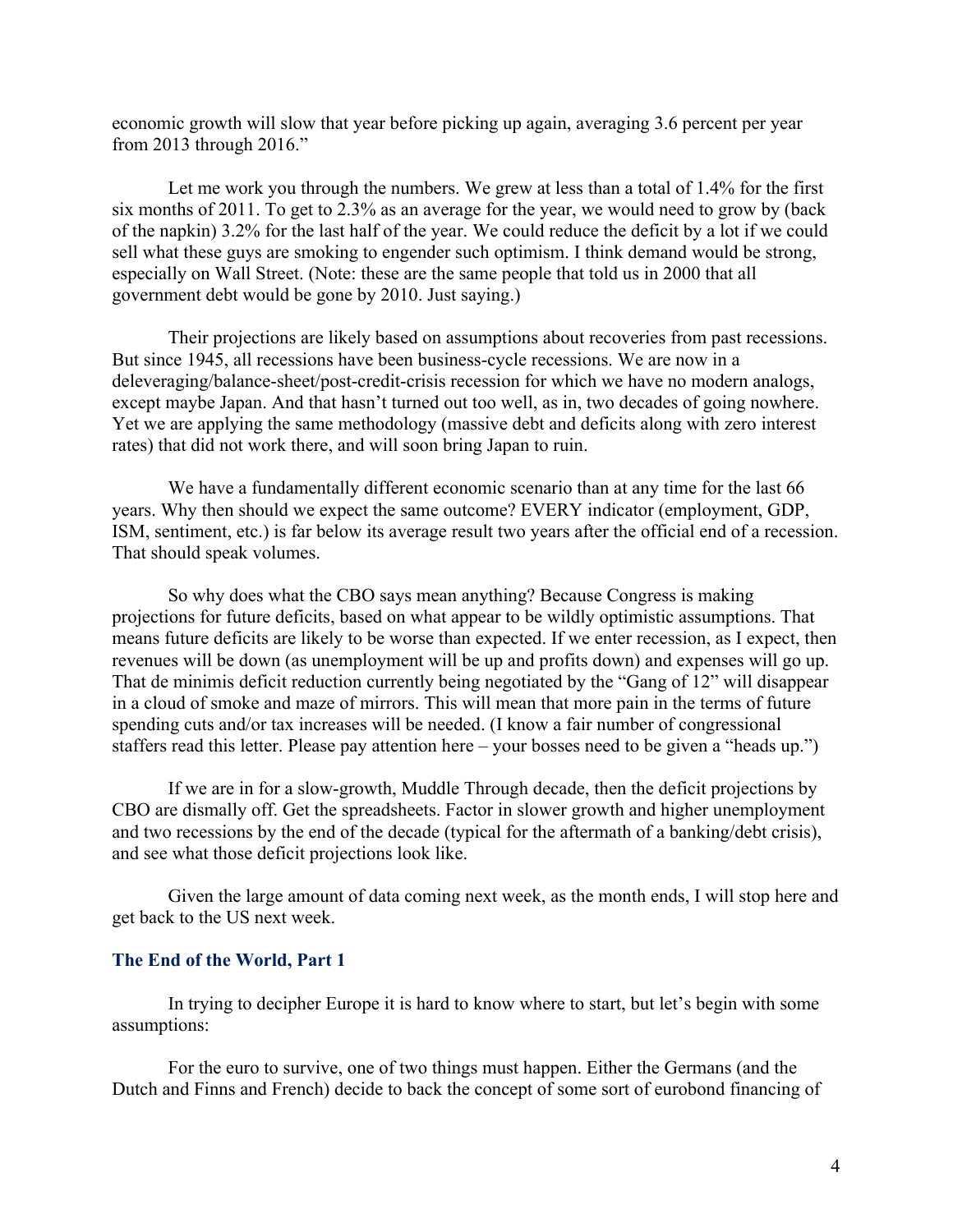the balance sheets of the peripheral countries, OR there need to be massive write-downs of insolvent-country debt and the various countries need to backstop their banks, because bank losses will be massive.

The former needs buy-in from German voters. Polls show Germans are against the idea of eurobonds by something like 5-1 (75% against, 15% for). (More on Germany below.) The latter option assumes the peripheral countries will lose access to the private bond markets, thus forcing sudden and enormous austerity (read Depression levels or worse). Will they simply throw in the towel and leave the euro on their own, remaining in the free-trade zone but with their own currencies, much as Denmark, the Czech Republic, or Sweden are now? Or opt to suffer and remain in the euro?

Germany could decide not to back the peripheral country debt, and leave the Eurozone. But this would be painful for Germans. If you think the Swiss franc trade is crowded (and way overvalued) because people are looking for a safe haven, what would a new Deutschmark look like to investors? Switzerland is a country (and one of my favorite in the world, so no slight intended – I will be in Geneva for my birthday in October) of just over 7 million people, only somewhat larger than the population of the greater Dallas-Fort Worth, Texas area where I live (although with much better weather!).

Germany, on the other hand, is the world's 4th largest country by GDP, with a population of over 82 million. It is well-run and respected. The new mark would climb to far higher levels against the remaining euro countries and other currencies, which for an export-driven nation would not be very helpful. Mercedes and BMWs cost a lot now (and don't forget tool parts and other things Germany excels in making). Double the value of your currency in a short time? Watch your market share drop. Painful is perhaps an inadequate word.

So, what to make of the remarks this week by respected German leaders? Let's fire up a few quotes here (http://www.telegraph.co.uk/finance/financialcrisis/8720792/Germany-firescannon-shot-across-Europes-bows.html):

"German President Christian Wulff has accused the European Central Bank of violating its treaty mandate with the mass purchase of southern European bonds. In a cannon shot across Europe's bows, he warned that Germany is reaching bailout exhaustion and cannot allow its own democracy to be undermined by EU mayhem.

" 'I regard the huge buy-up of bonds of individual states by the ECB as legally and politically questionable. Article 123 of the Treaty on the EU's workings prohibits the ECB from directly purchasing debt instruments, in order to safeguard the central bank's independence,' he said. 'This prohibition only makes sense if those responsible do not get around it by making substantial purchases on the secondary market,' he said, speaking at a forum of half the world's Nobel economists on Lake Constance to review the errors of the profession over recent years.

"Mr Wulff said the ECB had gone 'way beyond the bounds of their mandate' by purchasing  $E110$ bn (£96.6bn) of bonds, echoing widespread concerns in Germany that ECB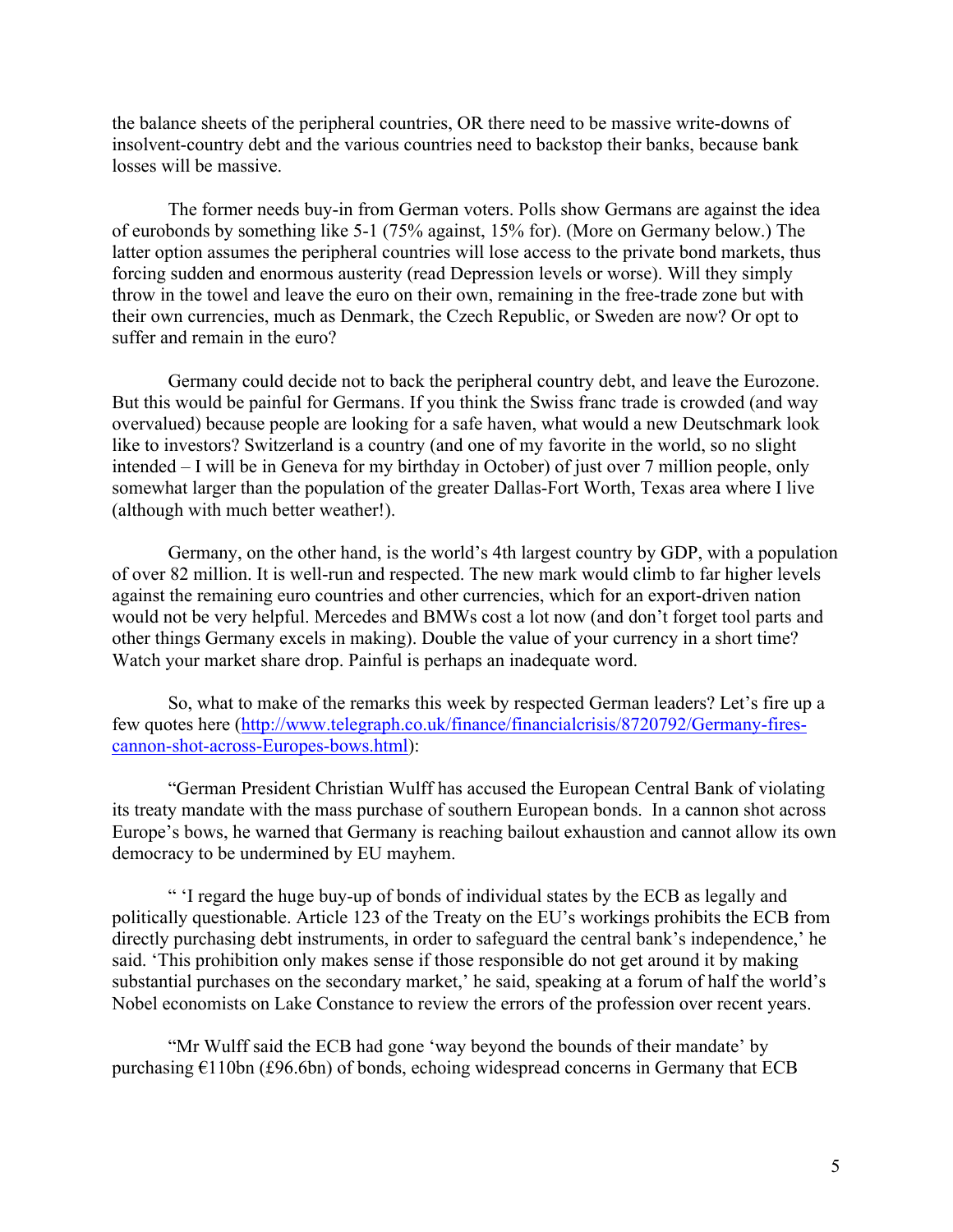intervention in the Italian and Spanish bond markets this month mark a dangerous escalation.'" *(London Telegraph)*

#### **Who Will Rescue the Rescuers?**

From the same article: "The blistering attack follows equally harsh words by the Bundesbank in its monthly report. The bank slammed the ECB's bond purchases and also warned that the EU's broader bail-out machinery violates EU treaties and lacks 'democratic legitimacy'. The combined attacks come just two weeks before the German constitutional court rules on the legality of the various bailout policies. The verdict is expected on September 7."

Yet "Nobel laureate Joe Stiglitz told the forum that the euro is likely to fall apart unless Germany accepts some form of fiscal union. 'More austerity for Greece and Spain is not the answer. Medieval blood-letting will kill the patient, and democracies won't put up with this kind of medicine.'"

His solution? Germany will either have massive banking losses (see below) or assume some debt. Why give up the dream of a united Europe over a few trillion and your credit rating? Yet (Ambrose Evans-Pritchard writing in the *Telegraph):*

"Marc Ostwald from Monument Securities said Germany is drifting towards a major constitutional crisis. 'This has all the makings of the revolt that unseated Helmut Schmidt [in 1982], and indeed has political echoes of the inefficacy of the Weimar regime,' he said.

"Mr. Wulff said Germany's public debt has reached 83pc of GDP and asked who will 'rescue the rescuers?' as the dominoes keep falling. 'We Germans mustn't allow an inflated sense of the strength of the rescuers to take hold,' he said.

" 'Solidarity is the core of the European Idea, but it is a misunderstanding to measure solidarity in terms of willingness to act as guarantor or to incur shared debts. With whom would you be willing to take out a joint loan, or stand as guarantor? For your own children? Hopefully yes. For more distant relations it gets a bit more difficult,' he said."

The final option is for the peripheral nations to eschew austerity and leave the Eurozone, launching their own currencies again. This would mean long and painful bank holidays and massive losses for European banks and local citizens, depending on how many countries left. And the lawsuits would last for decades – nothing short of a full-employment act for lawyers all over the world.

And Merkel was not helped by her own Labor Minister, Dr. Ursula von der Leyen. Rather than simply hand over further loans to Athens – money many Germans believe they will never see again – Dr. von der Leyen suggests Berlin should ask for collateral. Gold, preferably. From the *Irish Times:*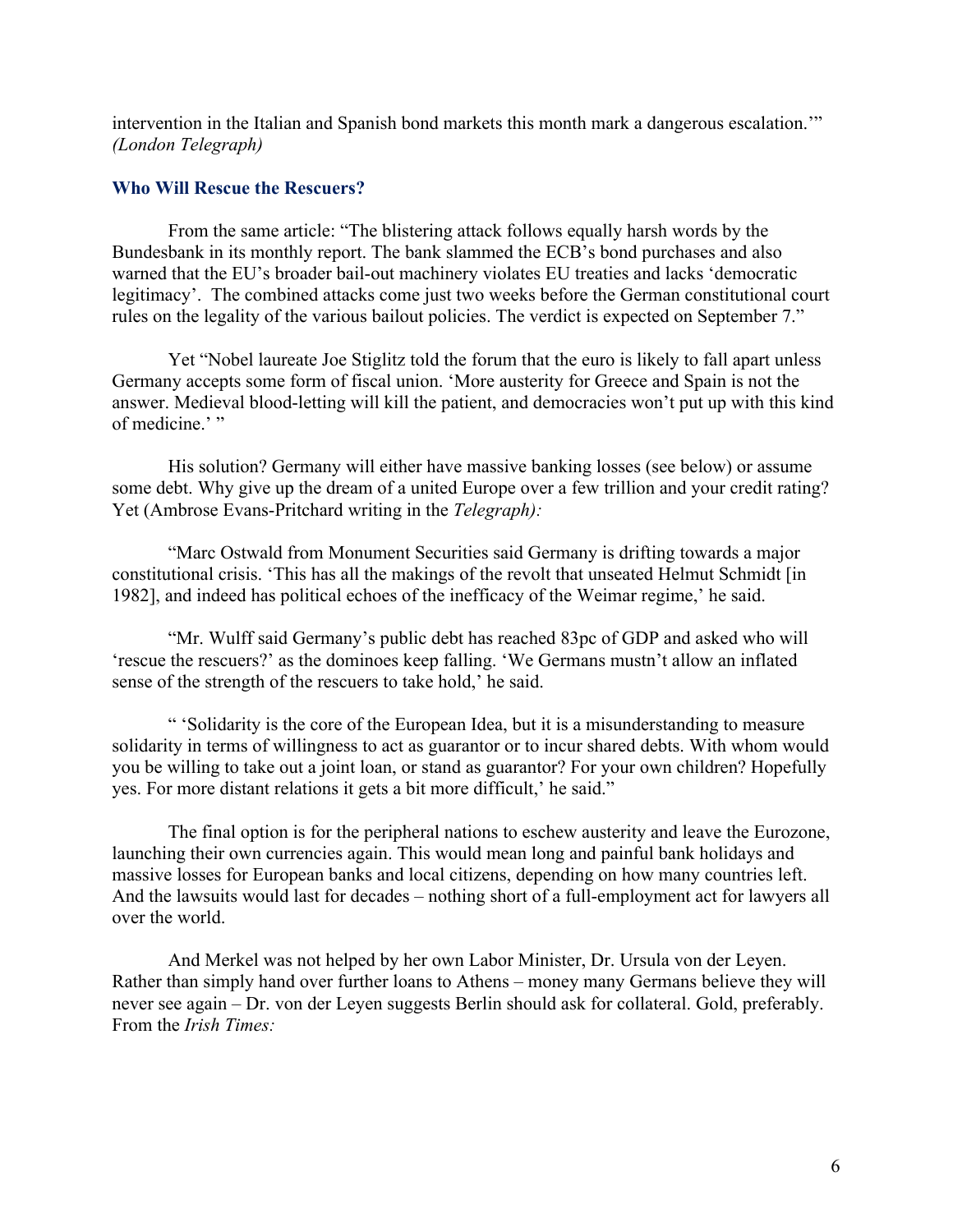"One month after euro zone leaders agreed a bailout reform package, and a month before the package goes to vote before national parliaments, a senior German minister appeared to be calling for a renegotiation.

"On an aircraft back from Belgrade, a thin-lipped chancellor Angela Merkel reportedly told advisers: 'I'm going to have to have a word with Ursula.'

"Even before she landed, German officials were in full damage limitation mode, working the phones and issuing statements denying the minister spoke for the government. 'This is suboptimal,' groaned a senior government source. 'No one is amused.' "

Some back-bench minister? Hardly. Dr. von der Leyen, a 52-year-old mother of seven, is one of Dr. Merkel's most ambitious ministers and one of two names regularly mentioned as a possible successor.

But she only reflected a rather contentious Bundestag meeting this week, in which one after another representative voiced opposition, invariably noting that the voters disapproved.

Of course, none of this is helped by Finland negotiating a side collateral deal as part of their conditions for approving their portion of the next loan to Greece. And a chorus of countries have jumped on that wagon. How do you explain to YOUR voters that the Finns got actual inthe-bank collateral and you got nothing but Greek promises? But if everyone gets collateral, the whole deal will fall apart. What's the point if you give back a large chunk of your loan? It just means you need even more!

# **The Problems of Debt in the Eurozone**

Let's look at some charts. This first one is the amount of principal debt in terms of GDP from July 2011 to July 2012 (plus budget deficits, in red) needed by ten European countries. Note that France and Italy are well over 20%! Source: Peterson Institute of International Economics (hat tip, Simon Hunt!)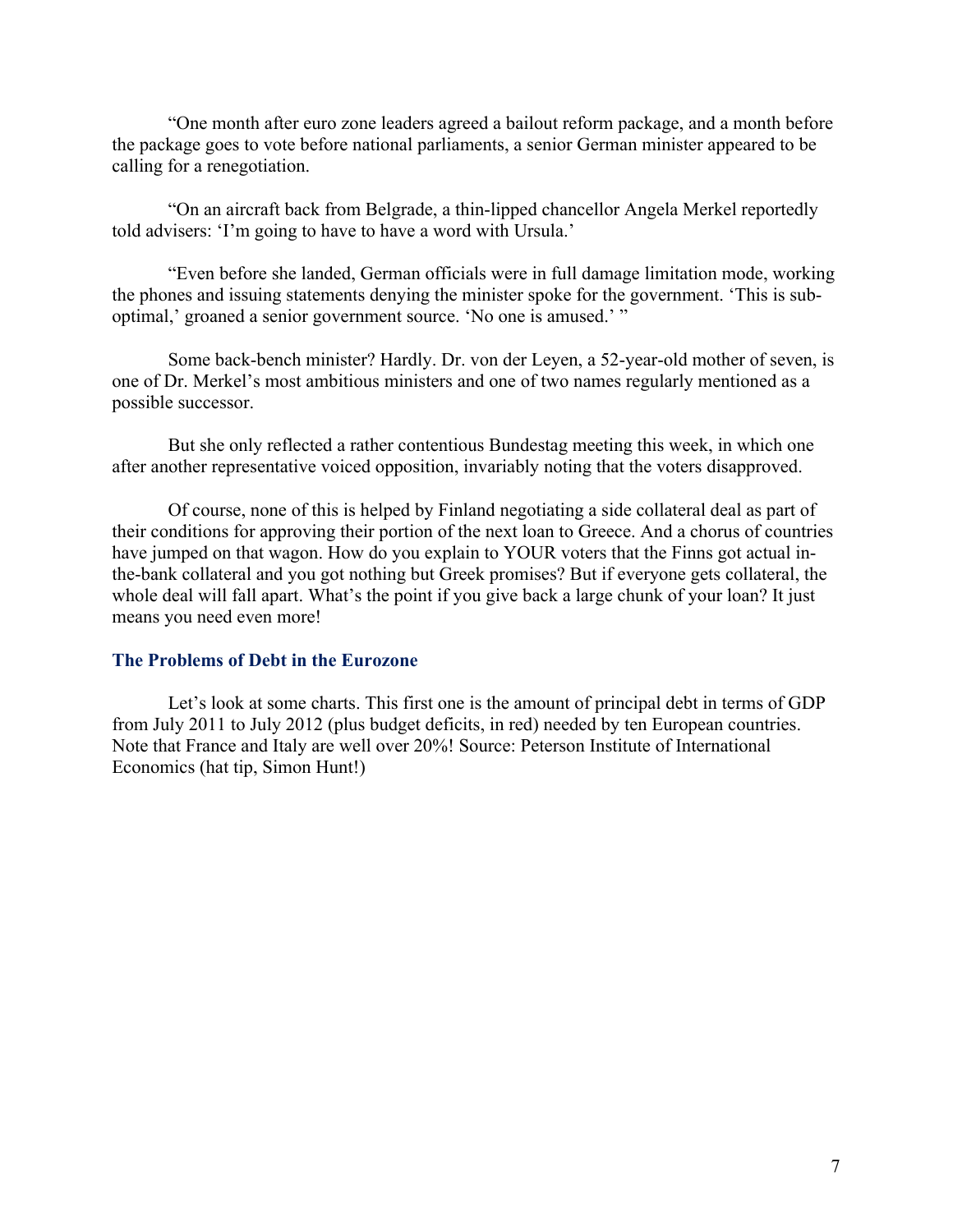

"From the same report this chart illustrates how Germany could become the banker for the Euro Zone. The question is will it? The question will be more clearly defined in September when Germany's Constitutional Court will rule on the legal complaints against the Euro Zone rescue packages. If the comments being made by the Bundesbank and by the country's President are a hint as to the outcome of the court then a negative ruling is a real risk. Who then will take the losses?" (Simon Hunt)

Note in the chart that Germany holds the largest percentage of net debt.

Claims of Euro Area members from netting of Euro System cross-border payments (in billions of Euros):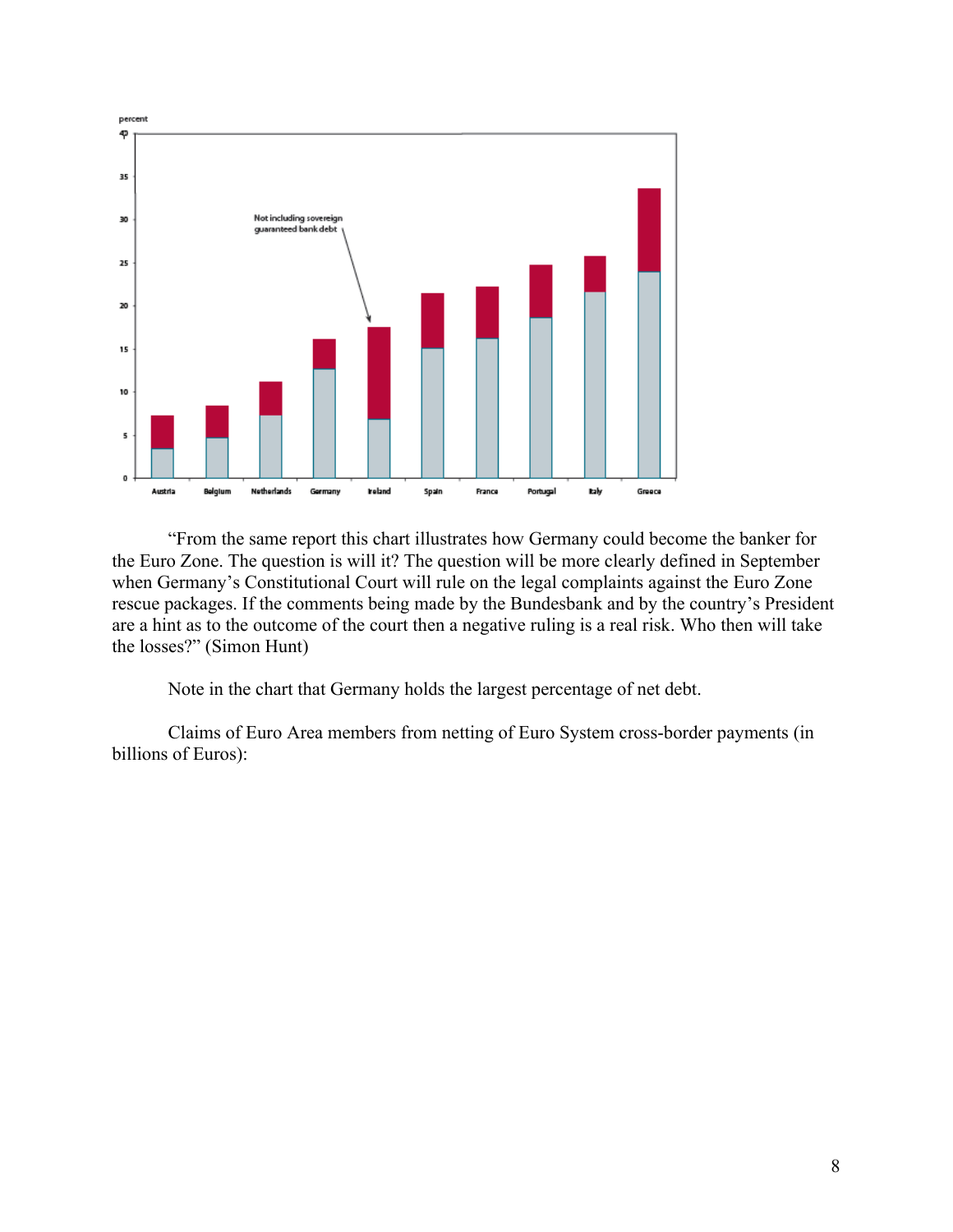

And then there are the interest-rate issues. Rates were rising rapidly in Spain and Italy until the ECB stepped in. Everyone knows Greece, Ireland, and Portugal are on life support and cannot get debt on their own. The ECB inserted an IV into Spain and Italy and started them on a slow drip. The real question of the moment is, can they get off that support and stand in the markets on their own? The answer a few weeks ago was starting to look like "No."

And look at the massive growth in ECB lending to Italian banks, which are getting shut out of the "normal" market. It has literally more than doubled in a few months: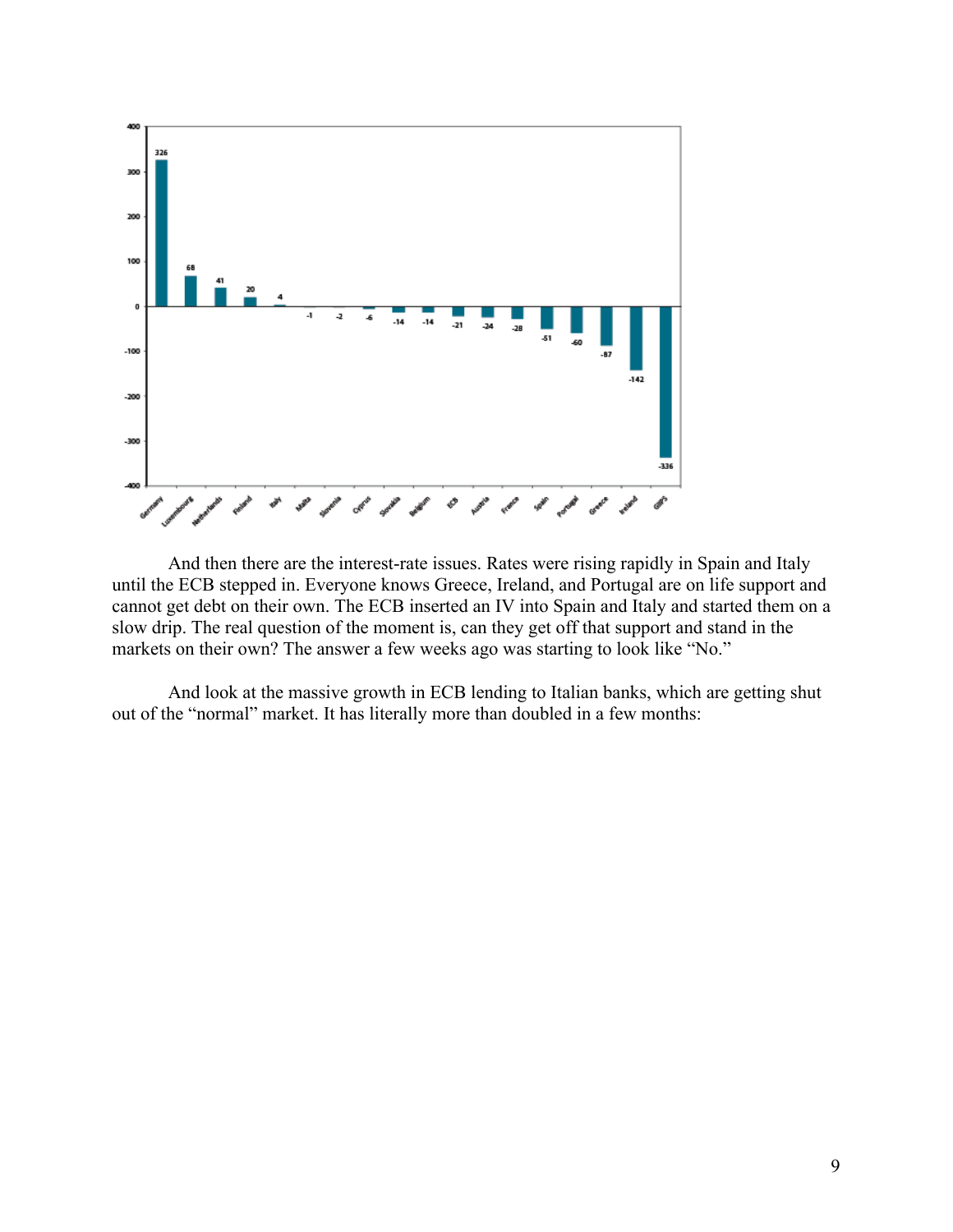#### **ECB lending to Italian banks**



Credit spreads at French banks are blowing out. Review how much France has to borrow in the next 12 months, in the first chart. Then look at their deficit-to-GDP (above 10%, according to Charles Gave) and realize that there is no reason why S&P should not downgrade them as well. How do they cut spending? Taxes are already at 50% of GDP. Wealthy French have voted with their feet by moving away.

The list of country woes is long in Europe. Massive unemployment in Spain and Portugal. Deficits everywhere. Voting populations in both creditor and debtor nations are upset.

It is only a matter of time until Europe has a true crisis, which will happen faster – BANG! – than any of us can now imagine. Think Lehman on steroids. The US gave Europe our subprime woes. Europe gets to repay the favor with an even more severe banking crisis that, given that the US is at best at stall speed, will tip us into a long and serious recession. Stay tuned.

#### **Thoughts on Jackson Hole**

Jackson Hole often provides fireworks and significant speeches. Bernanke came up with neither this week, which I think is a good thing. But he did forcefully point out that the Fed has done about all it can do and that the forces of civil government need to step up to the plate with credible actions. It was as close to finger pointing as a Fed Chairman can do, and parts of the speech actually sounded as if he was trying to channel his inner Richard Fisher (Dallas Fed President). Basically, he said the Fed has done what it can with as easy a monetary policy as is possible and prudent. Quoting from Joan McCullough's remarks on the speech:

"Yeah, the Fed underestimated the severity of our ills and so this recovery is gonna take longer than expected. But underneath it all, the US still has the capability of generating growth.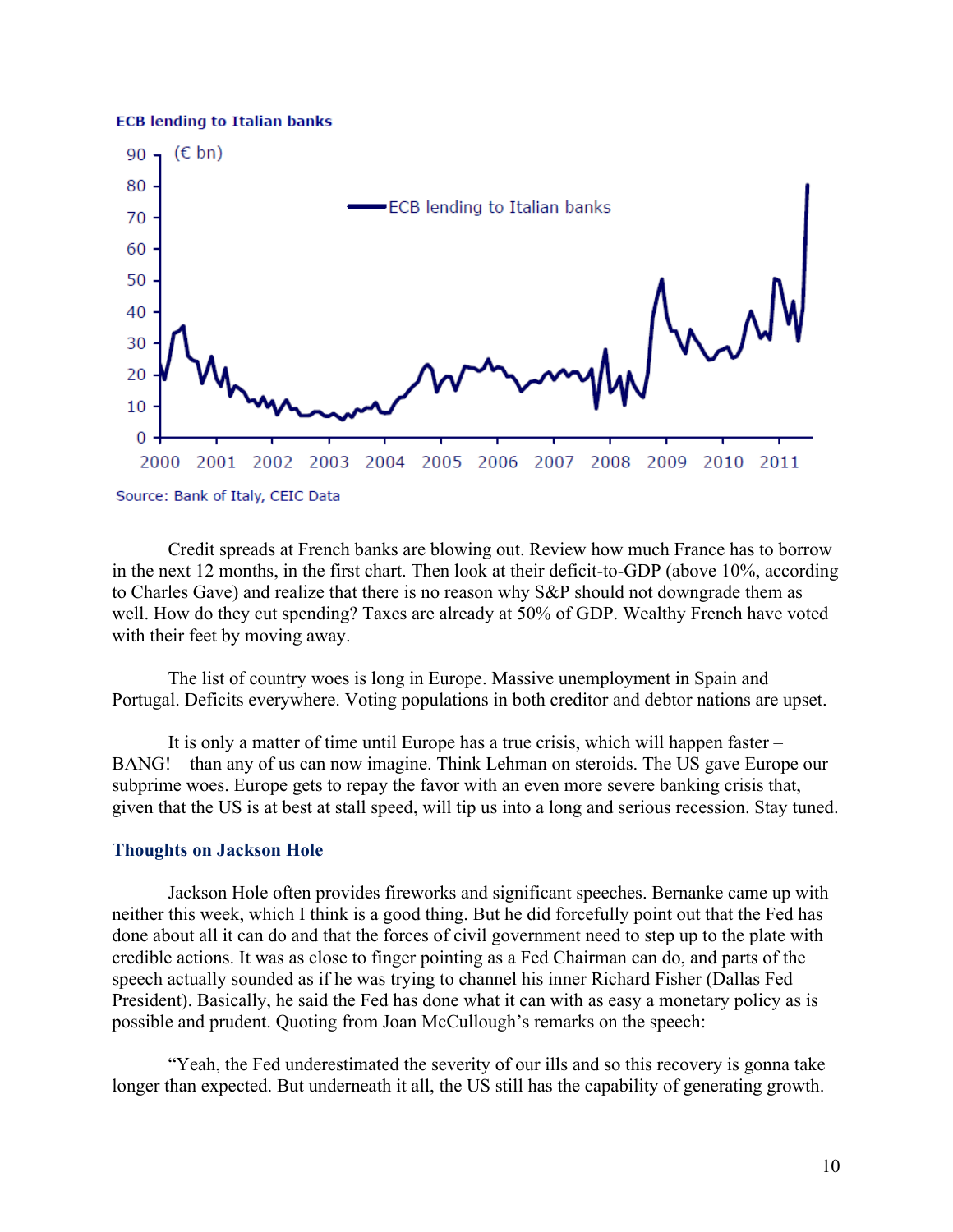Here are the precise words with which he threw responsibility back at Congress and the Administration; he starts out kind of slow:

" '… Notwithstanding the severe difficulties we currently face, I do not expect the longrun growth potential of the U.S. economy to be materially affected by the crisis and the recession if – and I stress *if* – our country takes the necessary steps to secure that outcome.'

"Just in case they didn't understand that they had just been handed the baton, he continued with this:

" '… most of the economic policies that support robust economic growth in the long run are outside the province of the central bank."

"With this closing castigation cum zing:

" '… Finally, and perhaps most challenging, the country would be well served by a better process for making fiscal decisions. The negotiations that took place over the summer disrupted financial markets and probably the economy as well, and similar events in the future could, over time, seriously jeopardize the willingness of investors around the world to hold U.S. financial assets or to make direct investments in job-creating U.S. businesses.' "

As I said, for a Federal Reserve Chairman, that is as close to reading the riot act as you are going to get.

# **Some Thoughts on Getting Older**

I turn 62 on October 4 while in Geneva. I don't feel that old, and hope I don't look it, but the birth certificate verifies the age. I should note that my mother turned 94 last week and is still quite active. I was talking with a Rice University classmate (of '72) and old friend, John Benzon, who has recently retired from Price Waterhouse and is trying to figure out what "Act 2" will be. I realized that when we graduated, we had barely lived 1/3 of the lives we now have.

So with that on my mind, two items hit my inbox today. The first was from Lance Roberts of Streettalk Advisors. The San Francisco Fed did a report recently that suggested that we aging Boomers will be a drag on the stock market as we sell to support our retirement (shades of Harry Dent!). From the report:

"The baby boom generation born between 1946 and 1964 has had a large impact on the U.S. economy and will continue to do so as baby boomers gradually phase from work into retirement over the next two decades. To finance retirement, they are likely to sell off acquired assets, especially risky equities. A looming concern is that this massive sell-off might depress equity values."

You can read his short piece and the link to the Fed piece at http://www.streettalklive.com/financial-blog/253-boomers-are-going-to-be-a-real-drag.html.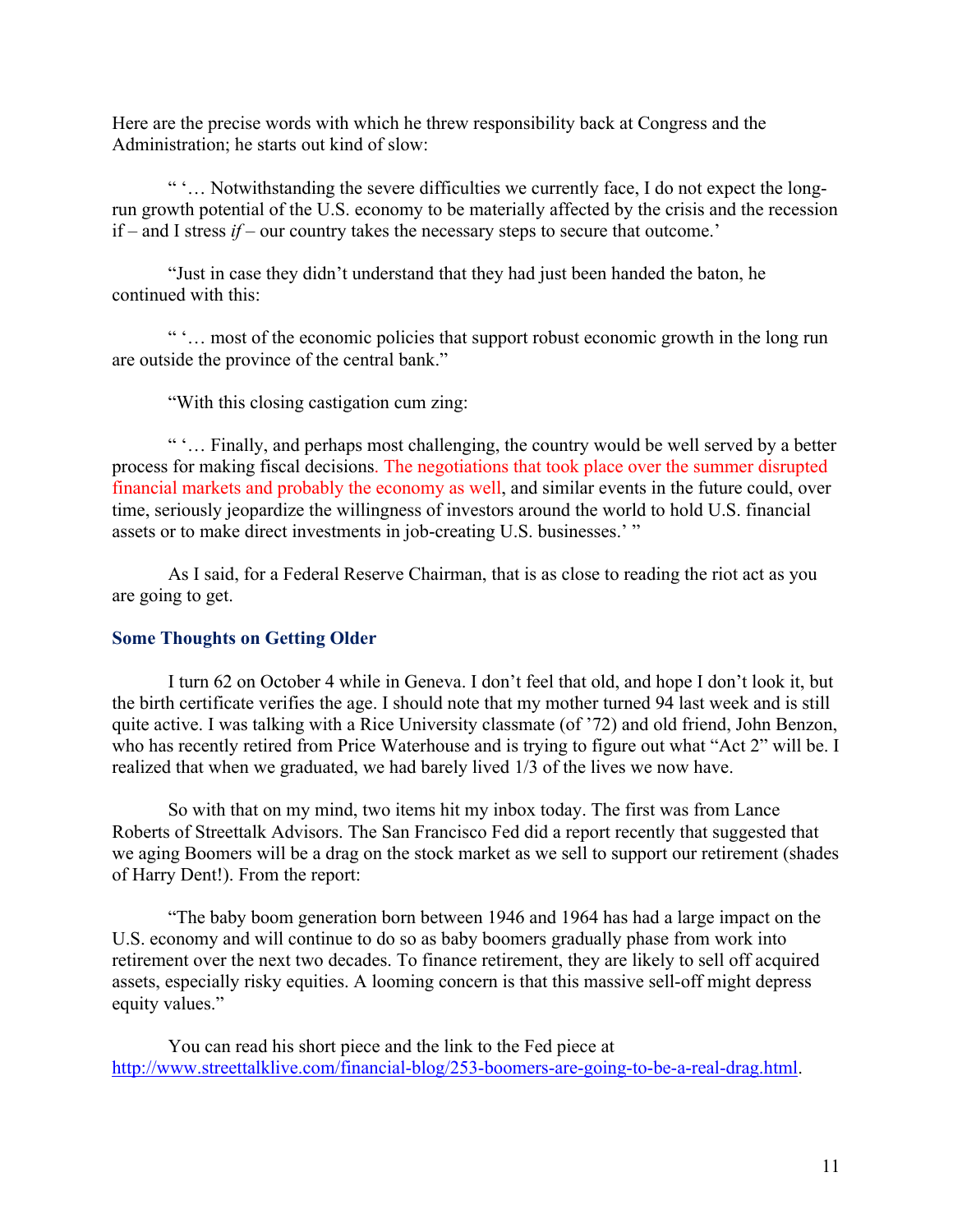I am not so sure, though. I think the Boomer generation is a little different from previous generations. I remember going to my grandmother's in my early years, when my aunts and uncles were the age I am now. Even though active – and most lived well into their 90s – they had a far more sedentary lifestyle than many Boomers do today. Boomers are more active and, whether for financial reasons or simply because they don't want to retire (that would be me!), they are going to work longer than previous generations. In fact, the only cohort that has seen their employment rates rise is workers over the age of 55! Good for them (although tough on my young kids, who need those jobs).

Then I got this picture from Jon Sundt, the president of Altegris, a close friend, and my business partner. He is 50, at the tail end of the Boomer Generation. This is a wave he caught at the Mentawai Island Chain, 80 miles off the coast of Sumatra, Indonesia. He goes there every summer. They go into the middle of the Indian Ocean to find these large waves. And it is mostly Boomer surfers. (I'm not sure how much I like the guy who's responsible for a large part of my monthly cash flow taking these risks, but that's another story!)



Go to a gym or running trail: it is not just kids out there any more. There are lots of people my age where I work out. Some of the trainers are over 50! We all have friends who are pushing the envelope – climbing mountains, biking, etc.

And the new biotech that will come out within the next five years is going to offer cures for many of the things that kill us sooner than we simply wear out. Cancer, Alzheimer's, sclerosis of the liver, viruses are all on the short target list. I was talking about this with Scott Burns, noted author and long-time newspaper columnist (and a long-time friend). He calls it "catastrophic success" in his next book, as living longer is a "success," but it makes our